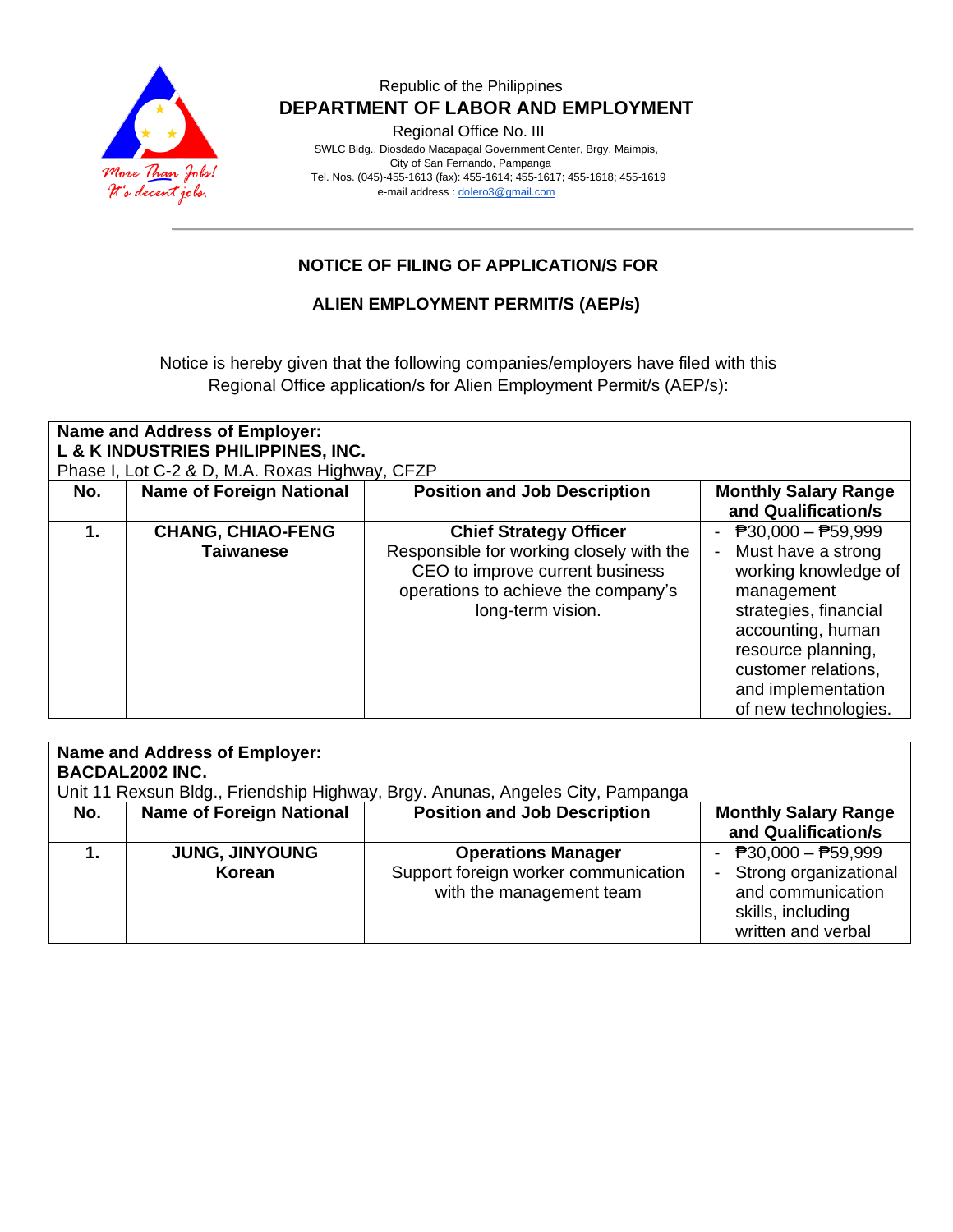

# Republic of the Philippines  **DEPARTMENT OF LABOR AND EMPLOYMENT**

Regional Office No. III

 SWLC Bldg., Diosdado Macapagal Government Center, Brgy. Maimpis, City of San Fernando, Pampanga Tel. Nos. (045)-455-1613 (fax): 455-1614; 455-1617; 455-1618; 455-1619

e-mail address [: dolero3@gmail.com](mailto:dolero3@gmail.com)

| <b>Name and Address of Employer:</b><br>YEEJIAFANGCHAN CORPORATION |                                                              |                                                                                                            |                                                                                                                                   |
|--------------------------------------------------------------------|--------------------------------------------------------------|------------------------------------------------------------------------------------------------------------|-----------------------------------------------------------------------------------------------------------------------------------|
|                                                                    | Stall WG Bldg. Magalang Road, Pandan, Angeles City, Pampanga |                                                                                                            |                                                                                                                                   |
| No.                                                                | <b>Name of Foreign National</b>                              | <b>Position and Job Description</b>                                                                        | <b>Monthly Salary Range</b><br>and Qualification/s                                                                                |
| $\mathbf 1$ .                                                      | <b>ZHOU, JUNRUI</b><br><b>Chinese</b>                        | <b>Mandarin Real Estate Assistant</b><br>Ensure proper maintenance and inspect<br>properties occasionally. | $P30,000 - P59,999$<br>Must be fluent in<br>$\blacksquare$<br>Mandarin in writing<br>and speaking                                 |
| 2.                                                                 | <b>SHENTU, LIANGBU</b><br><b>Chinese</b>                     | <b>Mandarin Real Estate Assistant</b><br>Ensure proper maintenance and inspect<br>properties occasionally. | $\overline{P}30,000 - \overline{P}59,999$<br>Must be fluent in<br>Mandarin in writing<br>and speaking                             |
| 3.                                                                 | LUO, HAN<br><b>Chinese</b>                                   | <b>Mandarin Real Estate Assistant</b><br>Ensure proper maintenance and inspect<br>properties occasionally. | $\overline{P}30,000 - \overline{P}59,999$<br>Must be fluent in<br>$\overline{\phantom{0}}$<br>Mandarin in writing<br>and speaking |
| $\mathbf{4}$                                                       | CAO, YAN<br><b>Chinese</b>                                   | <b>Mandarin Real Estate Assistant</b><br>Ensure proper maintenance and inspect<br>properties occasionally. | $\overline{P}30,000 - \overline{P}59,999$<br>Must be fluent in<br>$\blacksquare$<br>Mandarin in writing<br>and speaking           |

| <b>Name and Address of Employer:</b><br><b>LUCKY SOUTH 99 OUTSOURCING INC.</b><br>Thai court, Brgy. Pulung Maba, Sta. Cruz, Porac, Pampanga |                                         |                                                                                                                             |                                                                                                                                            |
|---------------------------------------------------------------------------------------------------------------------------------------------|-----------------------------------------|-----------------------------------------------------------------------------------------------------------------------------|--------------------------------------------------------------------------------------------------------------------------------------------|
| No.                                                                                                                                         | <b>Name of Foreign National</b>         | <b>Position and Job Description</b>                                                                                         | <b>Monthly Salary Range</b><br>and Qualification/s                                                                                         |
| $\mathbf 1$ .                                                                                                                               | <b>HUANG, SHANGYI</b><br><b>Chinese</b> | <b>Mandarin Customer Service</b><br>Assist customer concern, issue, and<br>resolve them in a timely and efficient<br>manner | - $P30,000 - P59,999$<br>With 1 year<br>$\sim$<br>experience as<br>customer service,<br>good oral and written<br>communications.           |
| $2_{-}$                                                                                                                                     | <b>XU, HAIGE</b><br><b>Chinese</b>      | <b>Mandarin Customer Service</b><br>Assist customer concern, issue, and<br>resolve them in a timely and efficient<br>manner | $\overline{P}30,000 - \overline{P}59,999$<br>With 1 year<br>experience as<br>customer service,<br>good oral and written<br>communications. |